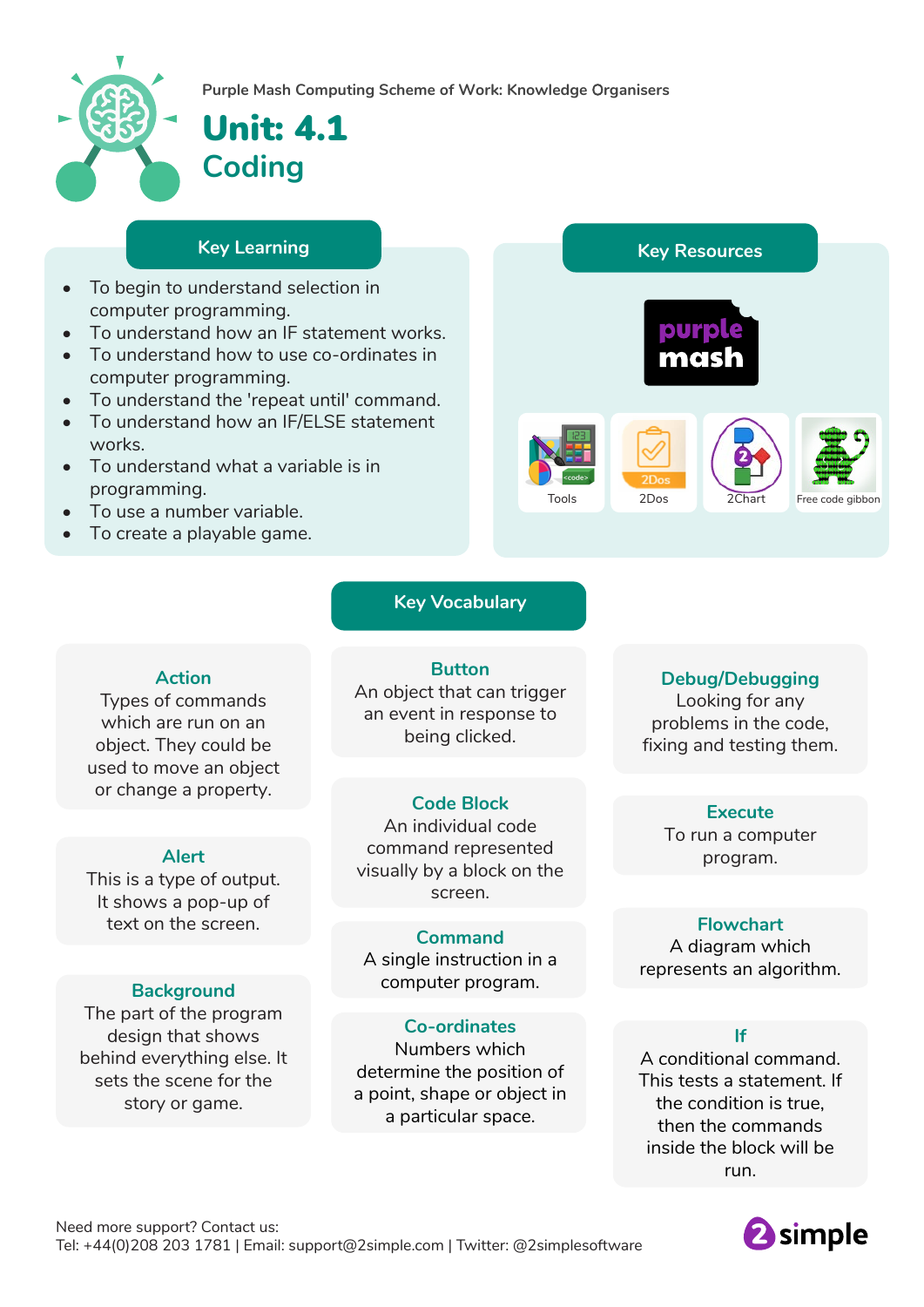



Unit: 4.1 **Coding**

**Key Vocabulary**

#### **If/Else**

A conditional command. This tests a statement. If the condition is true, then the commands inside the 'if block' will be run. If the condition is not met, then the commands inside the 'else block' are run.

#### **Nesting**

When you write a command inside something else e.g. a block of commands could be nested inside a timer.

#### **Number Variable**

A variable that is numerical.

#### **Object Types**

The visual components within 2Code that have different properties and different actions to respond to events.

#### **Predict**

Say what you think will happen when a piece of code is run.

#### **Prompt**

A question or request asked in coding to obtain information from the user in order to select which code to run.

#### **Prompt for Input**

A code command that visually presents the user with text.

#### **Properties**

All objects have properties that can be changed in design or by writing code e.g. image, colour and scale properties.

#### **Repeat**

This command can be used to make a block of commands run a set number of times or forever.

#### **Repeat Until**

This command can be used to make a block of commands run until something certain happens.

#### **Selection**

This is a conditional/ decision command. When selection is used, a program will choose a different outcome depending on a condition.

#### **Timer**

Use this command to run a block of commands after a timed delay or at regular intervals.

#### **Variable**

A named area in computer memory. A variable has a name and a value. The program can change this variable value.

#### **Variable Value**

In 2Code, this can be a string (test) a number or a function. It can be changed by the code and is stored in machine memory for the duration of the program.

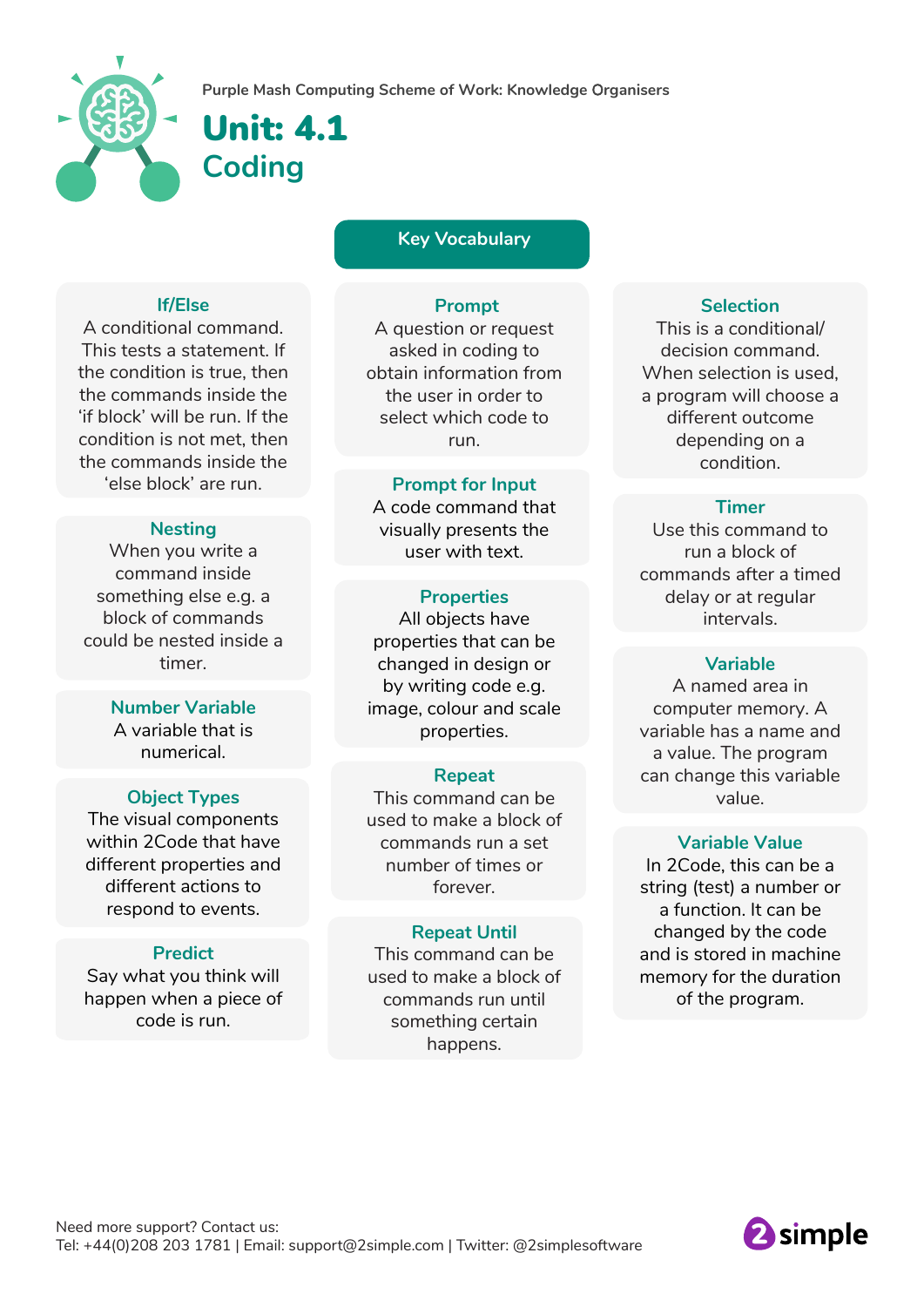